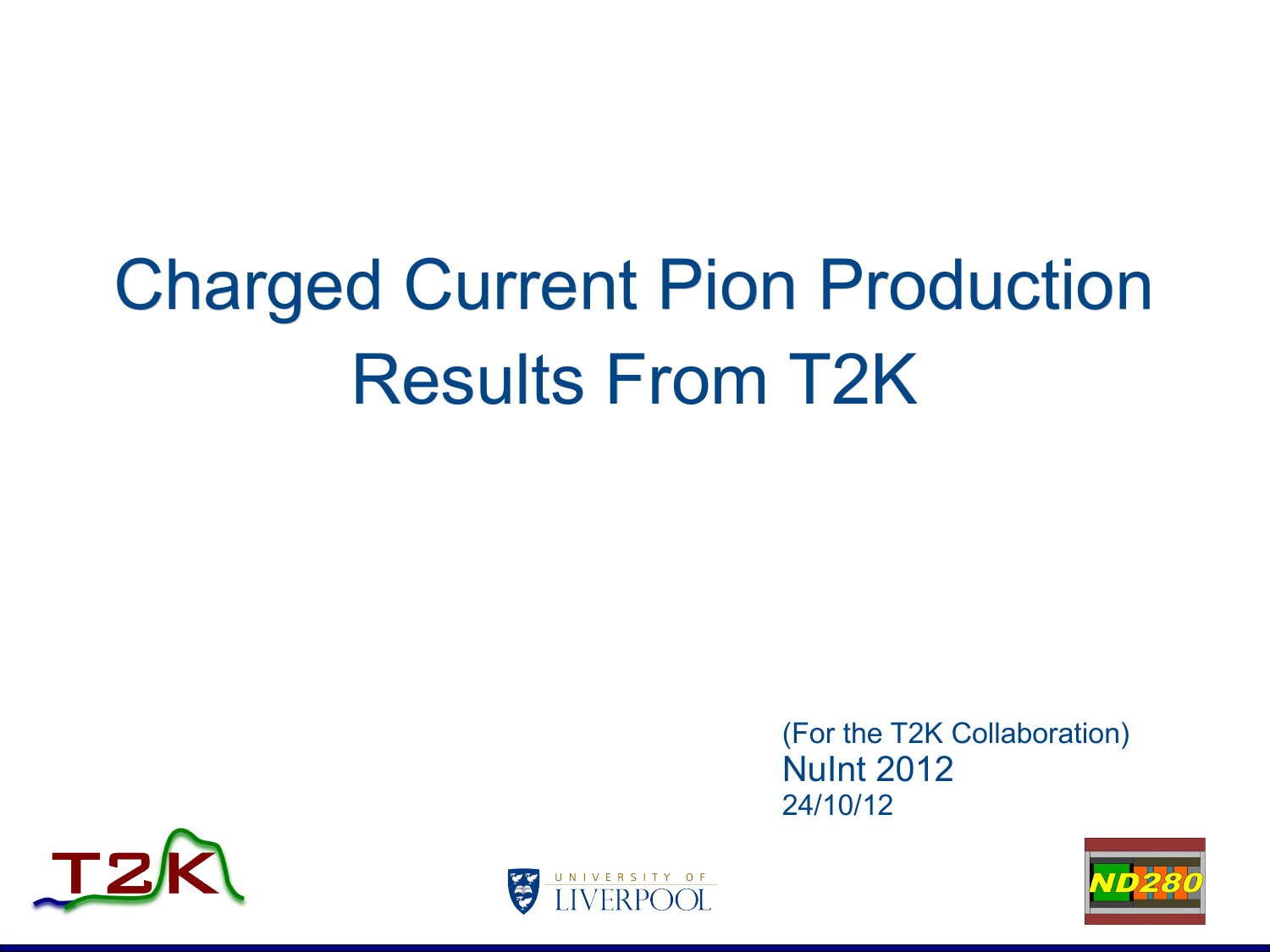#### **Overview**

- Models and ND280
- **Motivation**
- $\blacktriangleright$  Current  $\pi$ -production selection
- Selection performance and MC results
- **Future plans and next steps**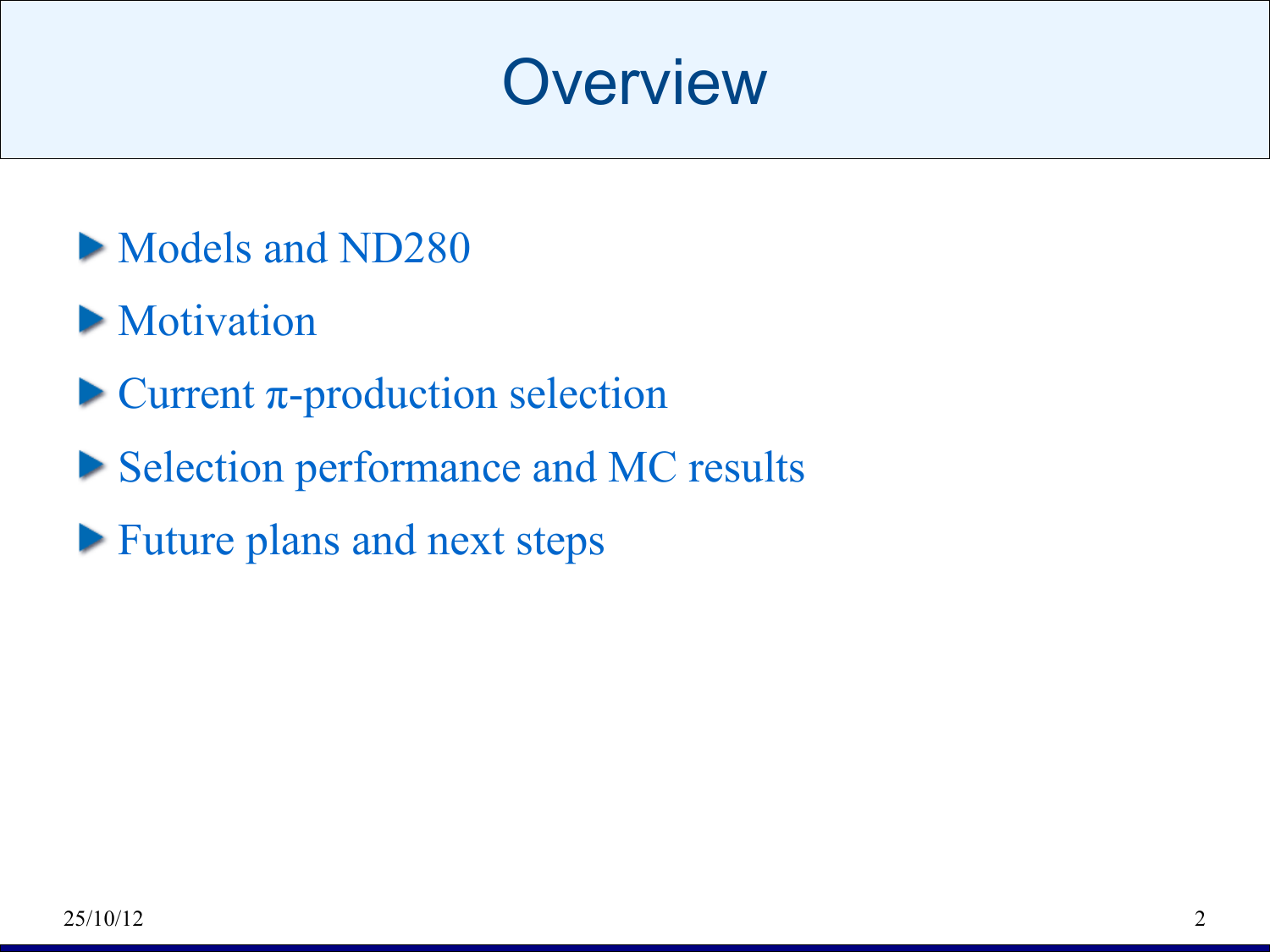# π-Production Models

- **IFFELLE** TUSE NEUT and GENIE neutrino interaction generators
	- **Rein-Seghal model**
	- Relativistic Fermi Gas
- **Cross-section parameters** 
	- Axial Mass, Vector Mass
- $\blacktriangleright$  Final state interactions
	- NEUT cascade model
	- GENIE INTRNUKE/hA

Generator parameters from fit to MiniBooNE data

| Parameter                                                                        | $\parallel$ E $_{_{\rm{v}}}$ Range $\parallel$ | ∣ Nominal       | <b>Error</b> |
|----------------------------------------------------------------------------------|------------------------------------------------|-----------------|--------------|
| $M_{\Lambda}^{QE}$                                                               | all                                            | 1.21 GeV/ $c^2$ | 0.45         |
| $M_{\lambda}^{RES}$                                                              | all                                            | 1.16 GeV/ $c^2$ | 0.11         |
| CC1 $\pi$ Norm 0 <ev 2.5<="" <="" td=""><td></td><td>1.63</td><td>0.43</td></ev> |                                                | 1.63            | 0.43         |

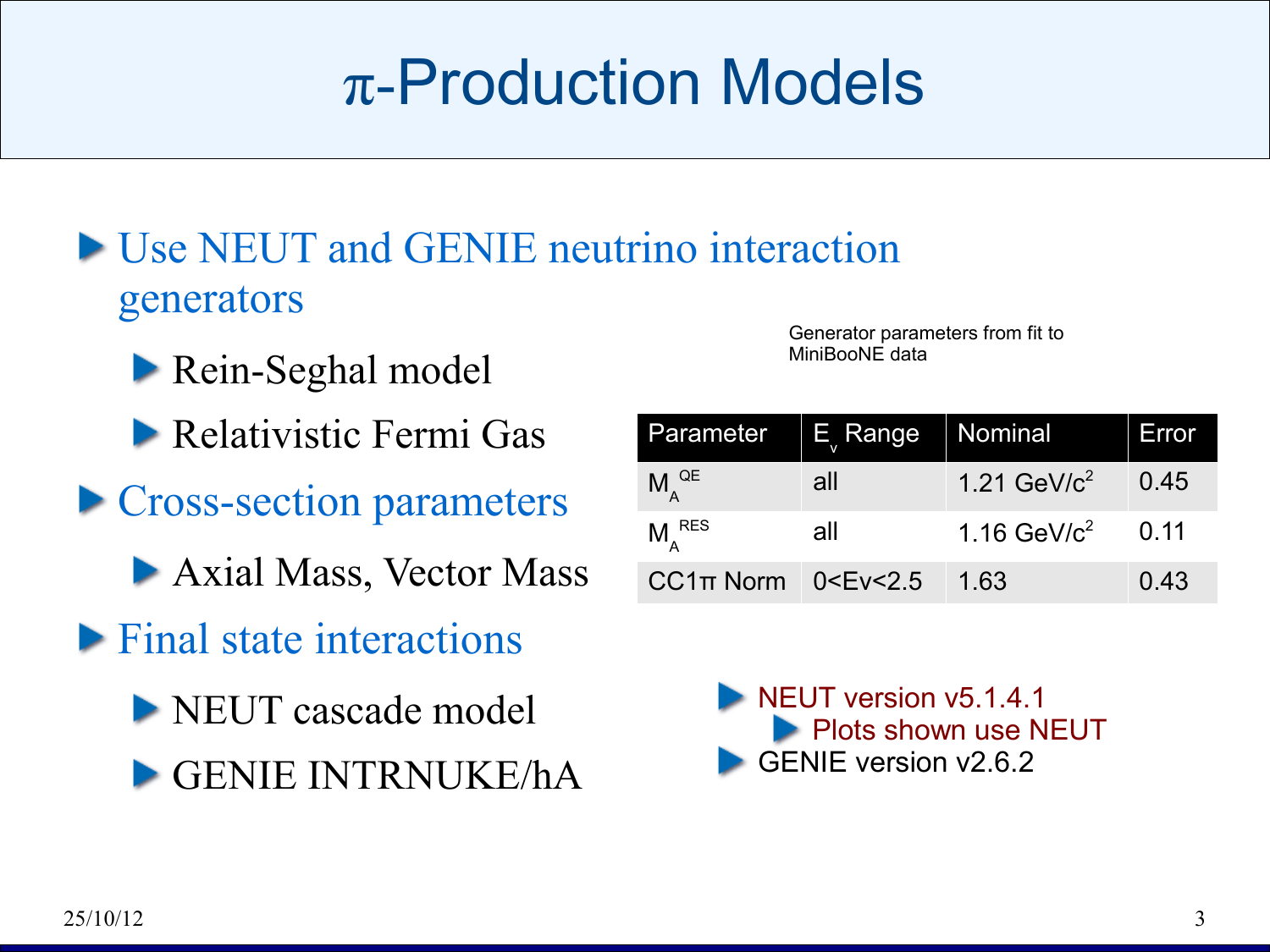# T2K

- **Long baseline neutrino** oscillation experiment
- Near detector ND280
	- Good potential for crosssection measurement
	- **High final state resolution**
- **Narrow peaked flux** 
	- $\blacktriangleright$  Maximum ~600 MeV
	- **Large high energy tail**
- Well known flux





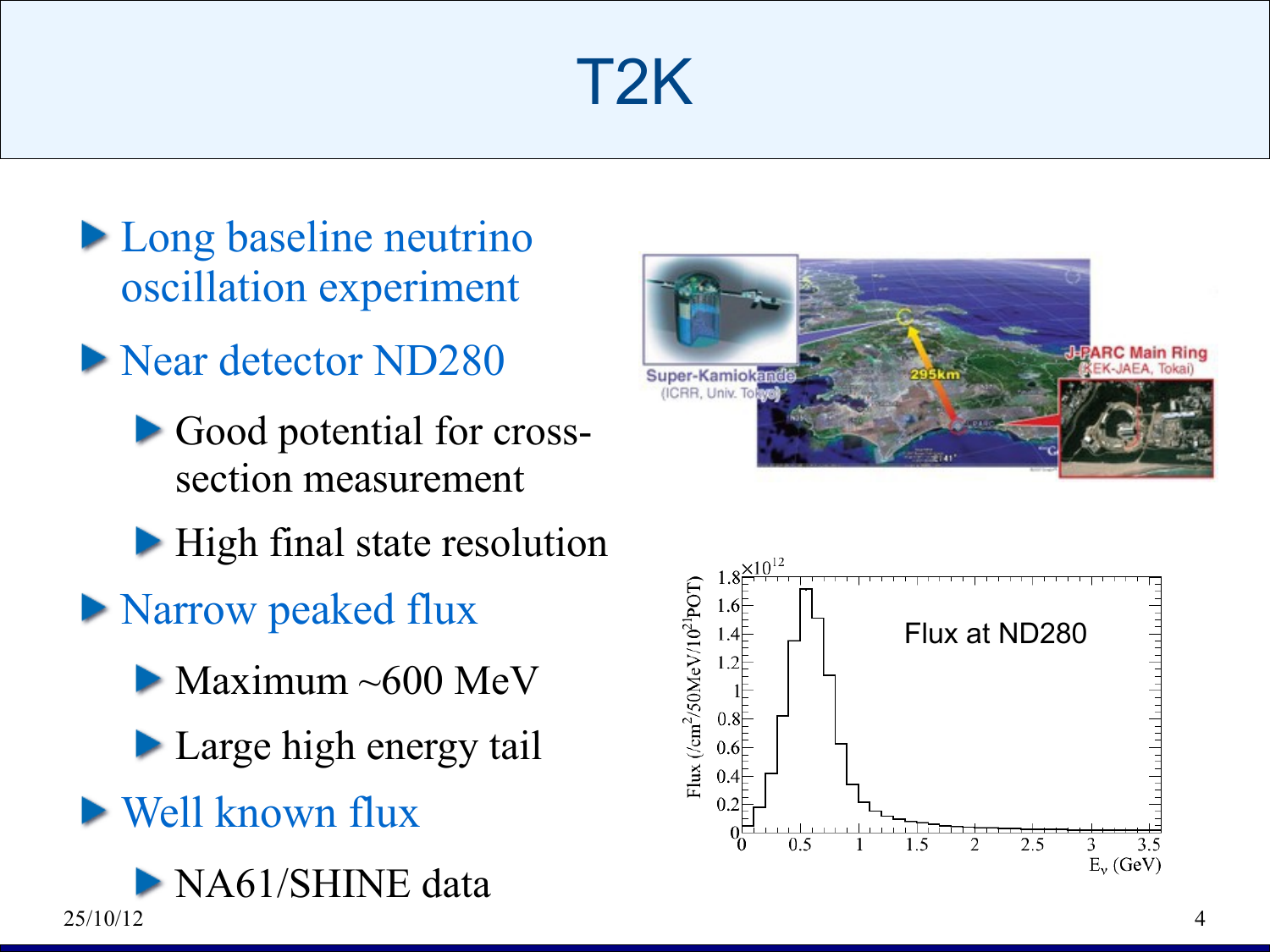#### ND280

Monte Carlo

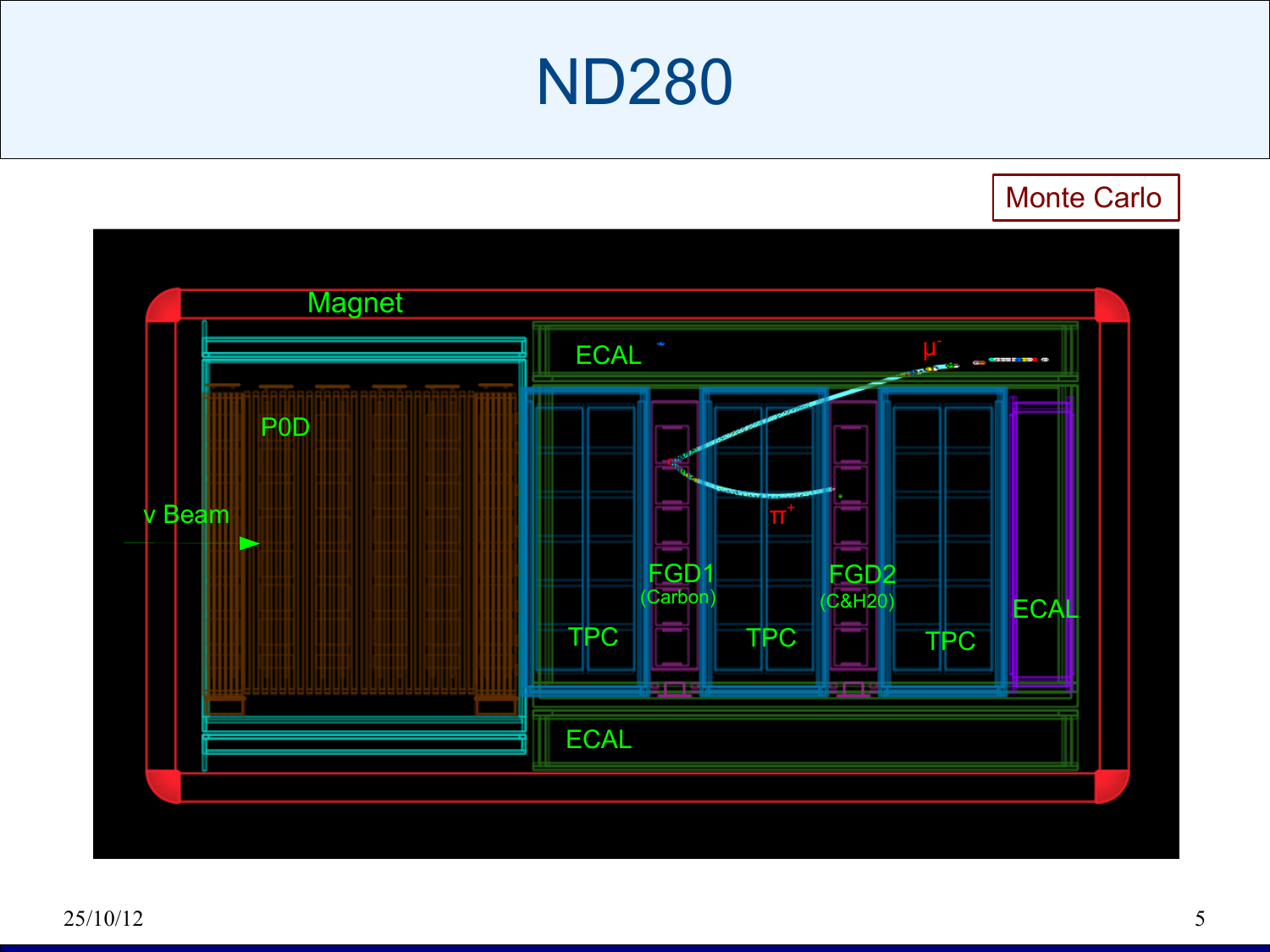# Why Measure π-Production at ND280

- Background to CCQE measurements
	- $\blacktriangleright$   $\pi$  absorption
- **Selection needed for** oscillation analysis
	- **Dominant background** around oscillation maxima
	- **Energy misreconstruction**
- Also background to other cross-section measurements

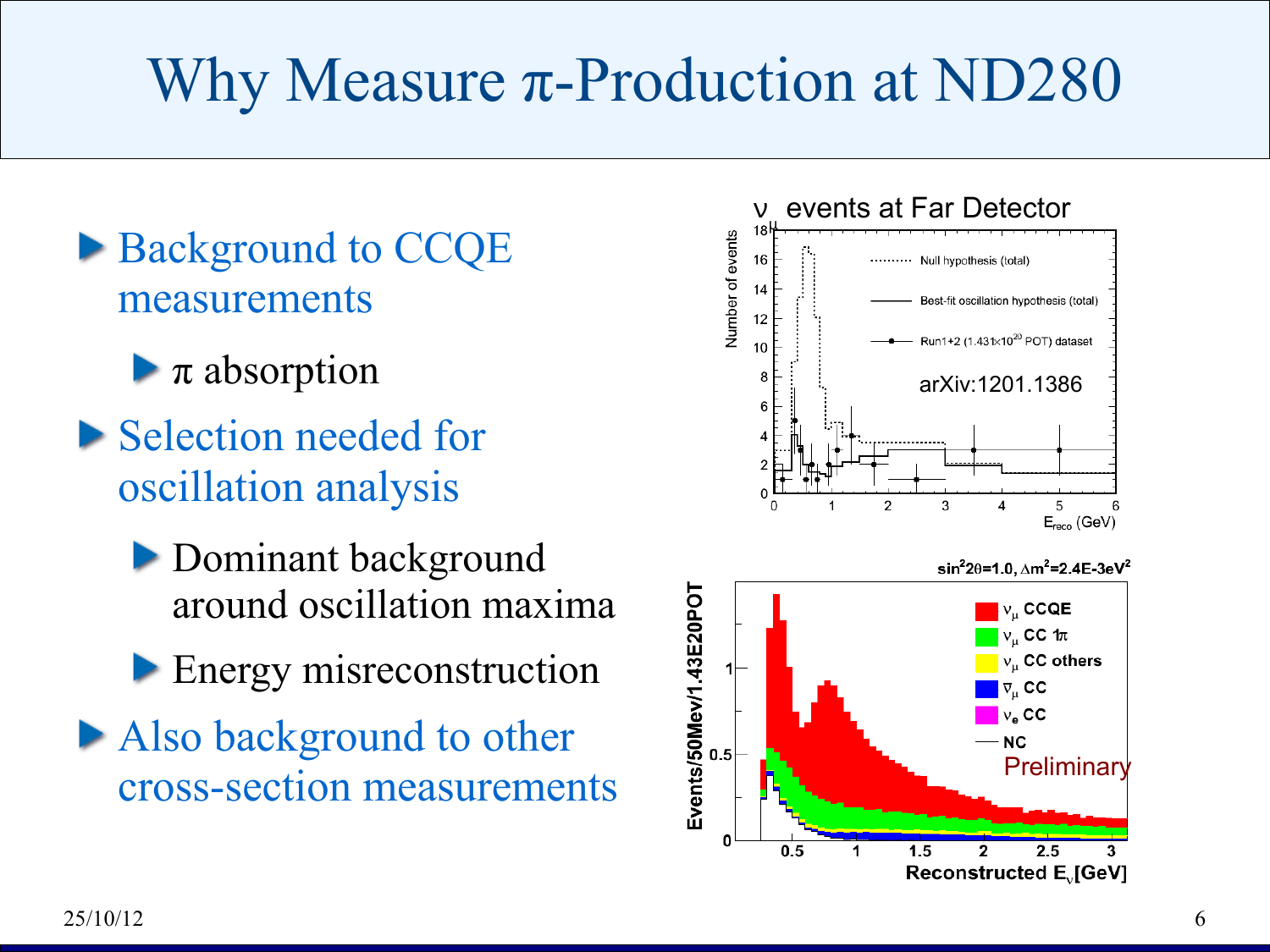# Why Measure π-Production at ND280

**Measure pion production cross-sections** 

▶ Carbon (FGD1 target)

- Oxygen 'subtraction' measurement ('FGD2 – FDG1' target)
- Similar peak energy as MiniBooNE
	- Compare results

**Inprecedented final state resolution** Sensitive to all final state particles



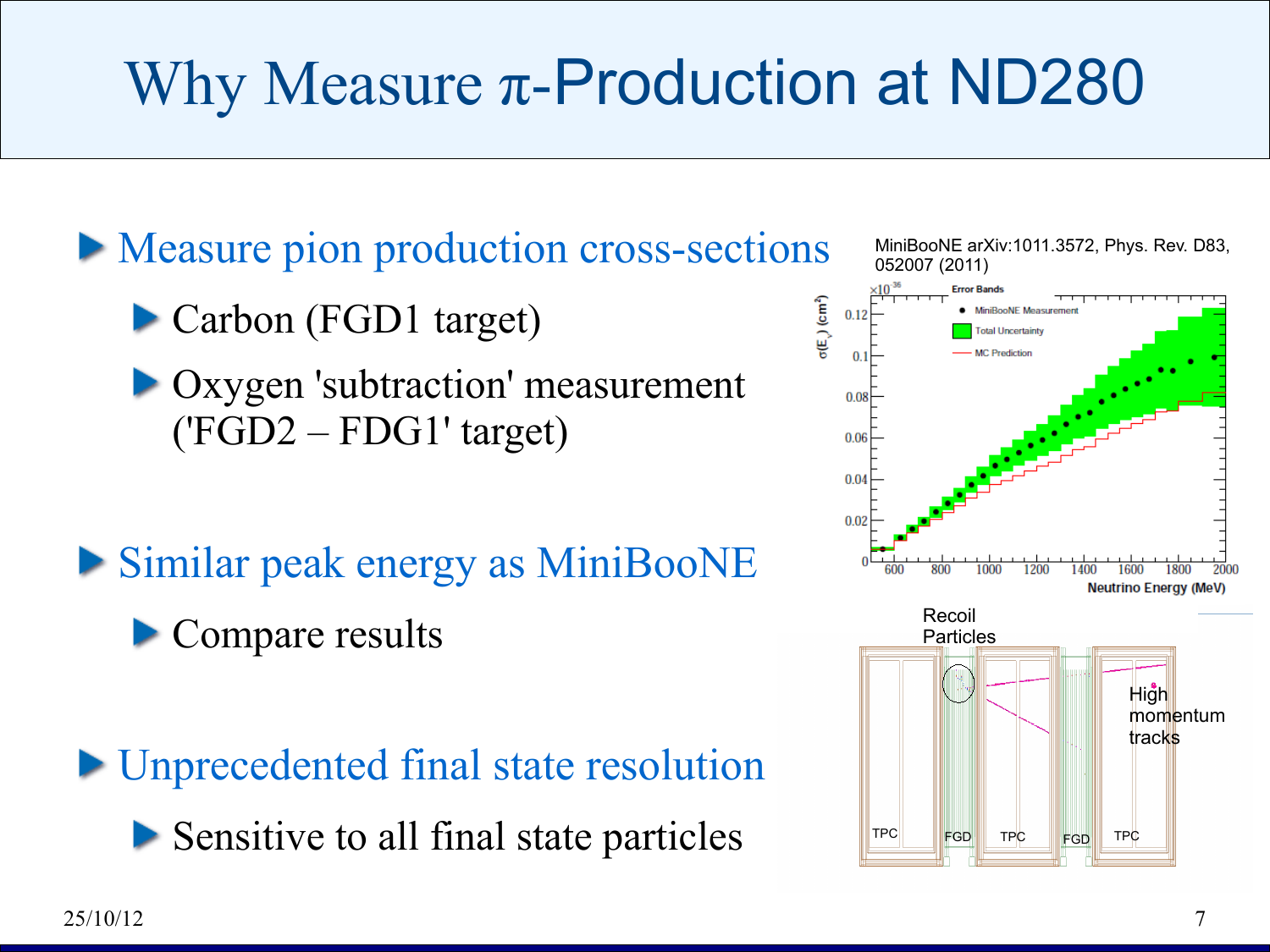# CC-Inclusive Selection

- Already have Charged Current (CC)-Inclusive Cross-Section Measurement
- **Highest momentum negative track** 
	- Assume it is  $\mu$  if TPC dE/dx consistent with  $\mu$
	- Must start in FGD & be forward going
	- Vertex taken as track start point
	- Any other tracks must not start more than 150mm upstream of vertex (TPC1 veto)

**More details:** 

- See A. Weber's talk on  $22<sup>nd</sup>$  CC-Inclusive
- See D. Ruterbories' talk on  $25<sup>th</sup>$  CCQE and NCQE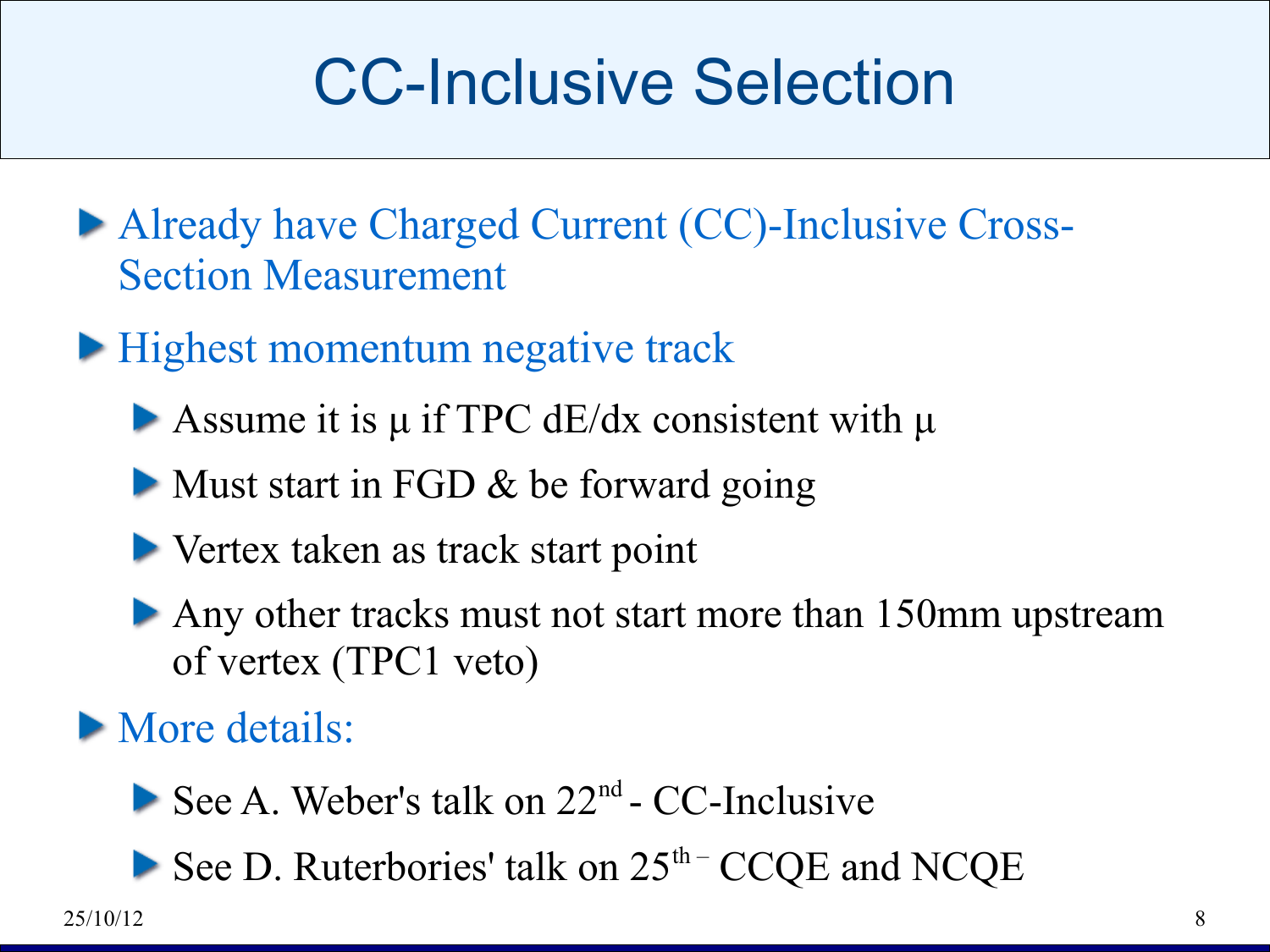# CCQE and CCnQE



CCQE (quasi elastic) subset ▶ Only 1 FGD-TPC track No Michel electron signature in FGD1

CCnQE (non quasi elastic) sub set



|              | <b>Efficiency Purity</b> |            |
|--------------|--------------------------|------------|
| <b>CCQE</b>  | 40%                      | <b>72%</b> |
| <b>CCnQE</b> | 50%                      | 88%        |

**CCQE** 



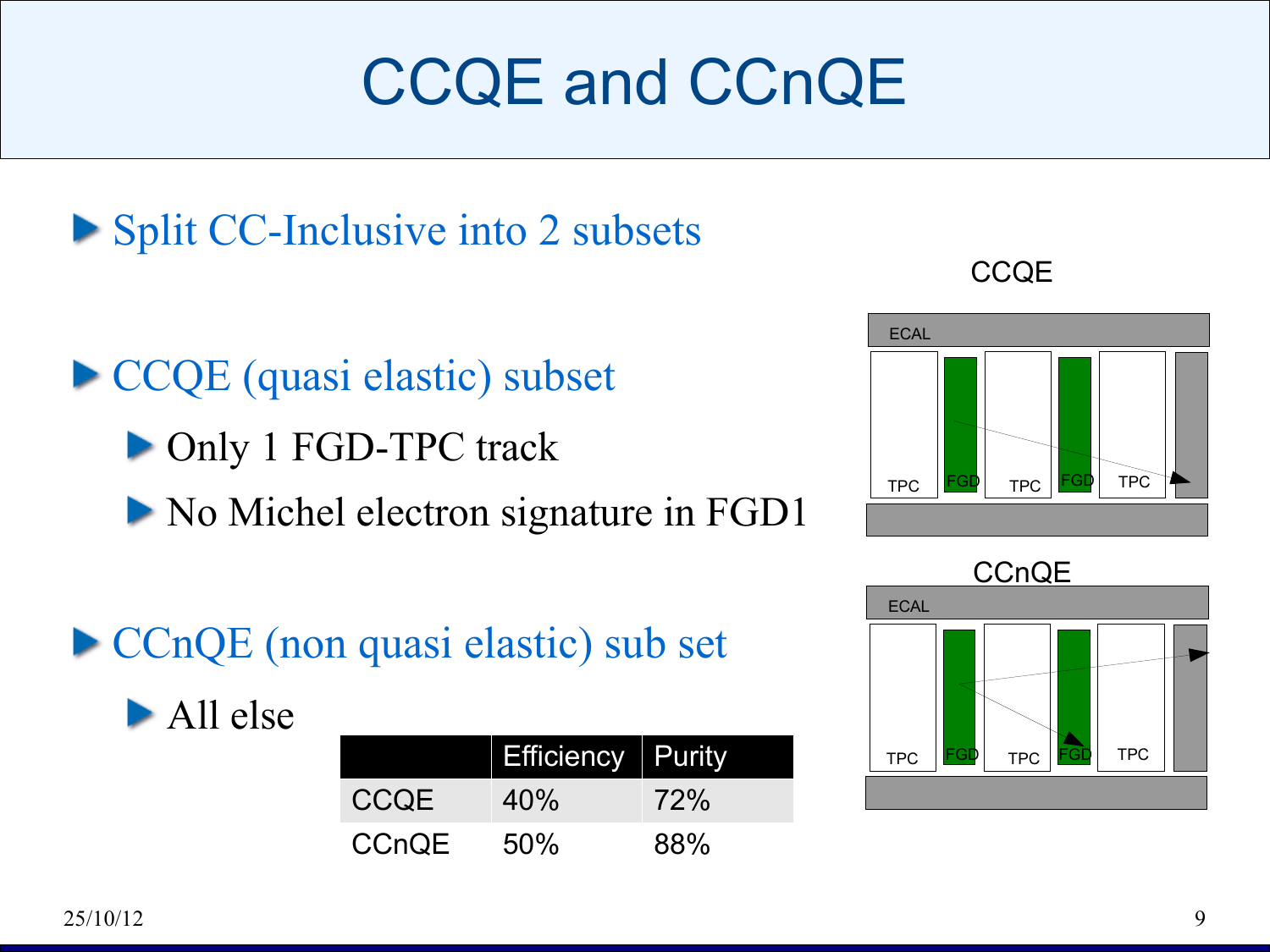# Effect of CC-Inclusive Measurement

- Fit to QE and nQE samples to tune parameters
	- Vary parameters, fit response in p μ and θ μ
	- Reduction in oscillation errors
- Introduce  $CC1\pi$  sample
	- **Potential to increase** performance
	- M A  $RES$ , CC1 $\pi$  norm, etc

#### Parameters used for oscillation fit

| Preliminary                                                                                    | <b>Prior Value and</b><br><b>Uncertainty</b> | <b>Fitted Value and</b><br><b>Uncertainty</b> |
|------------------------------------------------------------------------------------------------|----------------------------------------------|-----------------------------------------------|
| $\mathsf{M}_{\scriptscriptstyle{\mathsf{A}}}^{\scriptscriptstyle{\mathsf{Q}}\mathsf{E}}$ (GeV) | $1.21 \pm 0.45$                              | $1.19 \pm 0.19$                               |
| $M_A^{RES}$ (GeV)                                                                              | $1.162 \pm 0.110$                            | $1.137 \pm 0.095$                             |
| CCQE Norm. 0-1.5 GeV                                                                           | $1.000 \pm 0.110$                            | $0.941 \pm 0.087$                             |
| CC1 $\pi$ Norm. 0-2.5 GeV                                                                      | $1.63 \pm 0.43$                              | $1.67 \pm 0.28$                               |
| $NC1\pi^0$ Norm.                                                                               | $1.19 \pm 0.43$                              | $1.22 \pm 0.40$                               |

Prior value and uncertainty from fit to MiniBooNE single pion samples

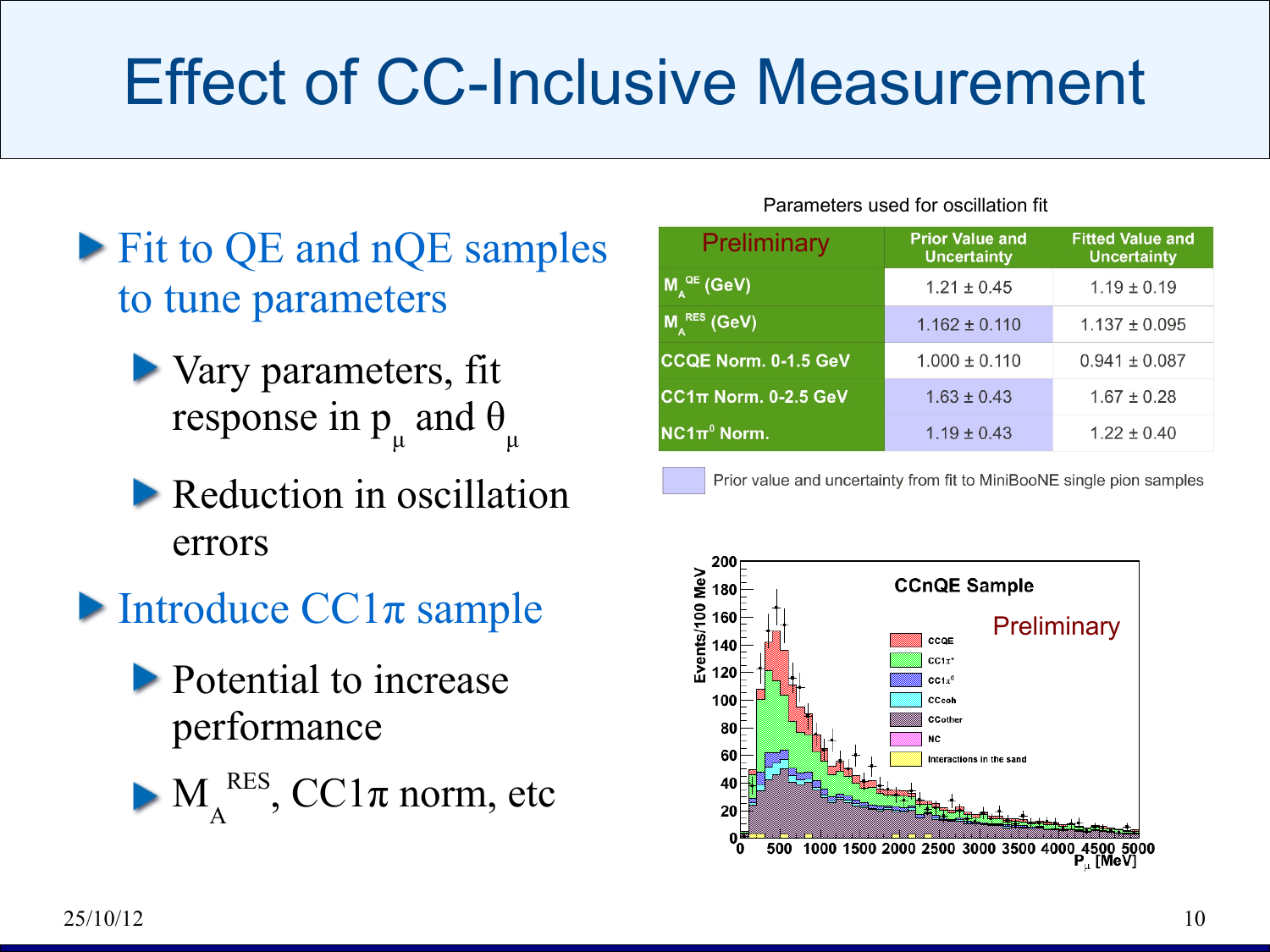# Dividing the Non-QE Selection

- **Pion production events** currently in the CCnQE selection
- **Implement additional cuts** to select pions in nQE
	- $1\pi^{\pm}$  selection (both charges)
	- $N\pi^\pm$  selection
- ► ~4000 nQE data events
	- From  $2.65x10^{20}$  protons on target

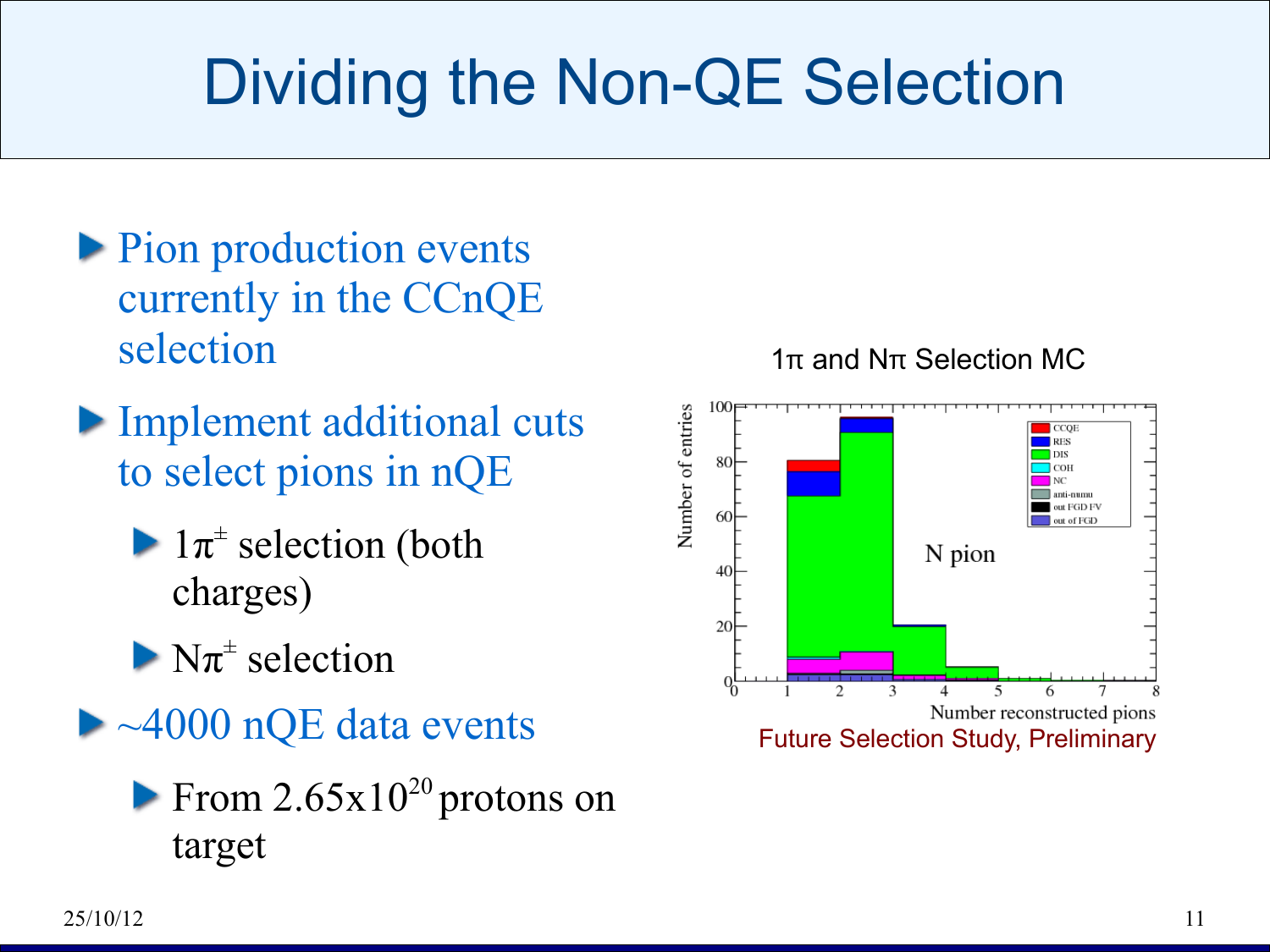# π Selection



- Negative muon track & other tracks. FGD1
- Identify  $\pi^{\pm}$ 's
	- $\blacktriangleright$  TPC dE/dx consistent with  $\pi$  hypothesis

#### • On going study

- Use ECal to identify side going π
- Track-like, & dE/dx

TPC dE/dx - positive particles

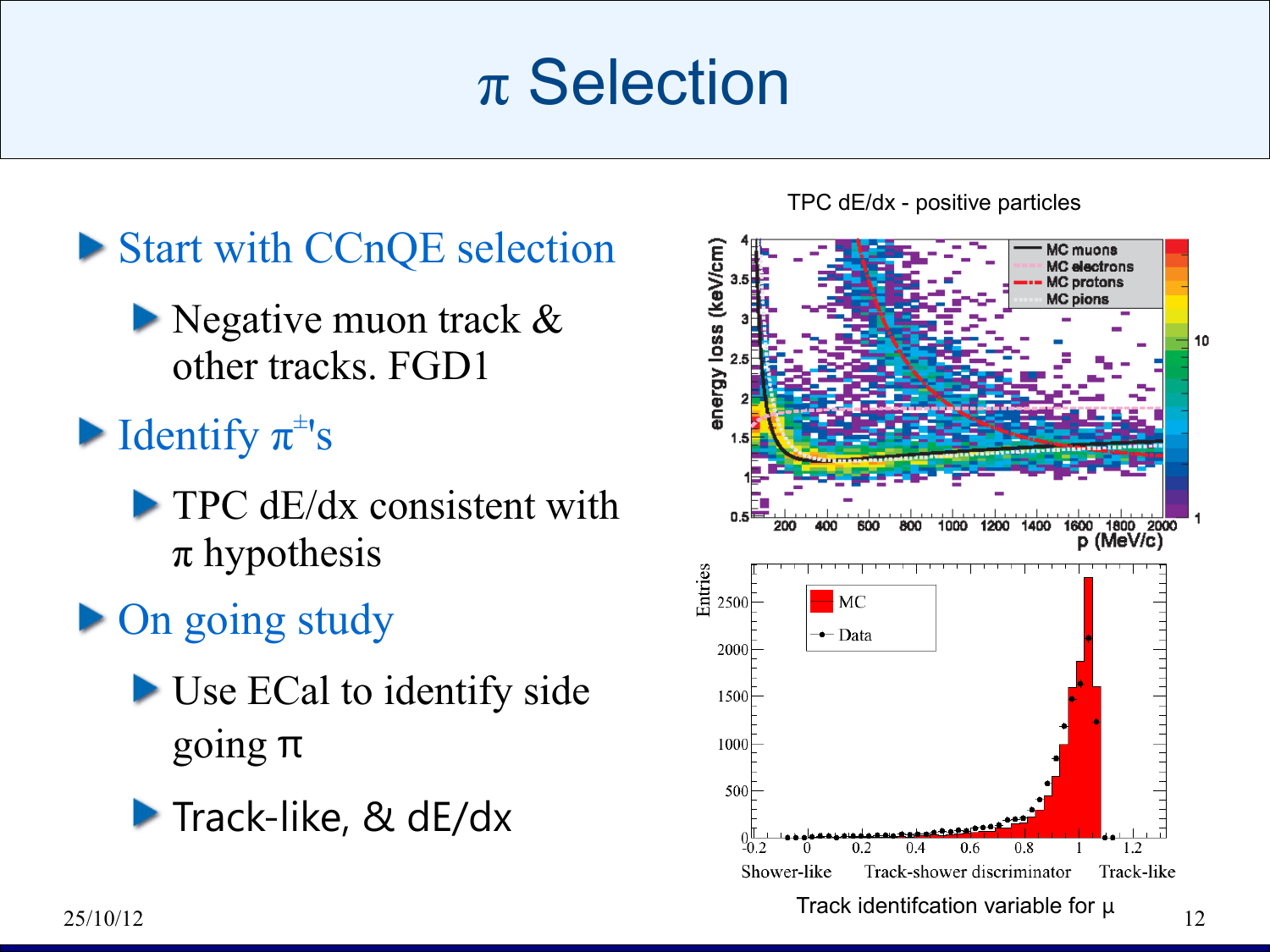# MC Study Results



Efficiency and purity being finalised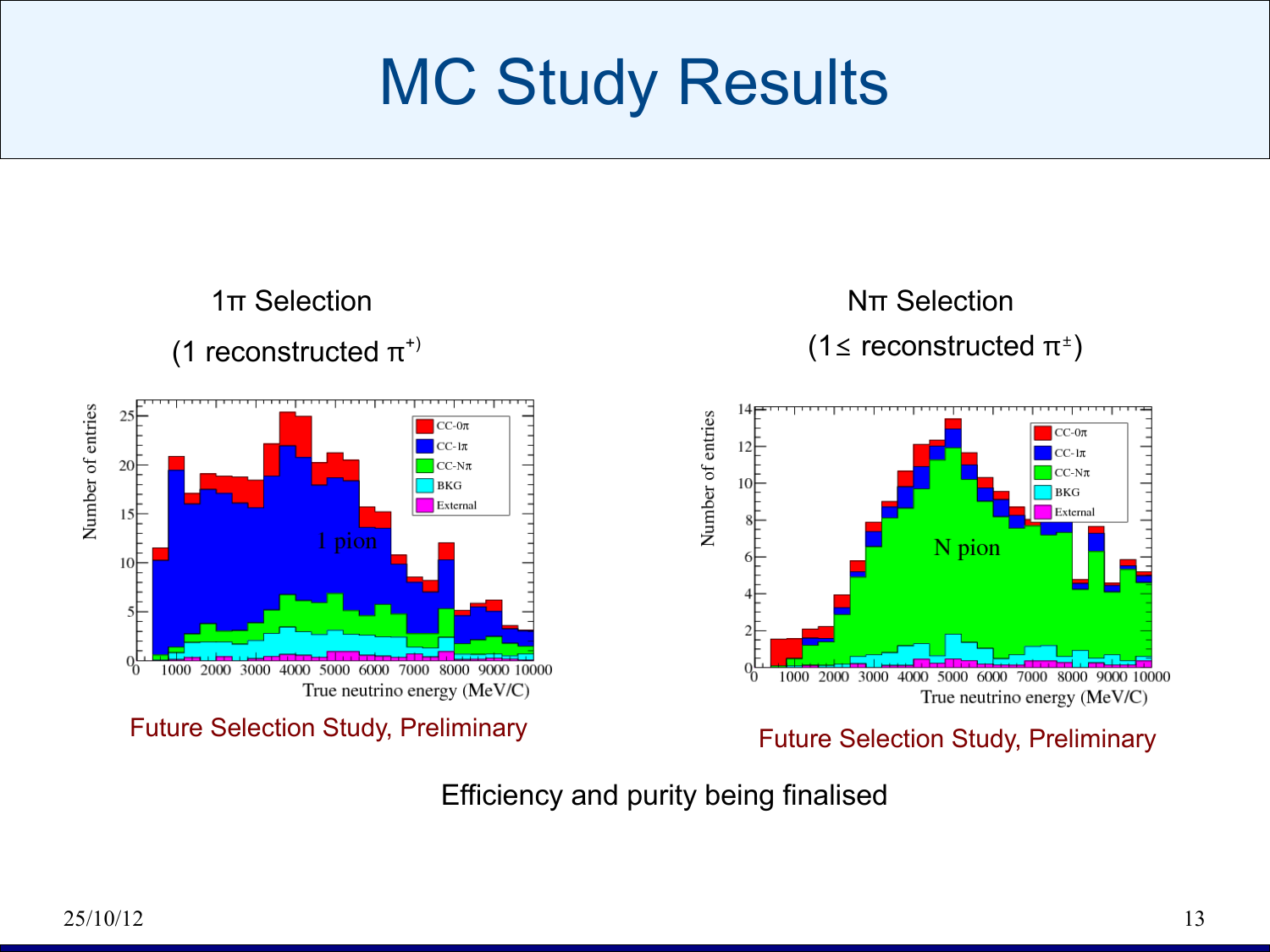# The Future: Short Term

- **First analysis limited kinematic space** accepted
- ▶ Working to extend accepted phase space
	- Main focus- low momentum & high angle
- Developing and validating improved reconstruction tools





Improved FGD tools - low momentum region

- Michel Tagging, dE/dx
- Short range  $\pi$
- **Further investigation into ECal tools high** angle region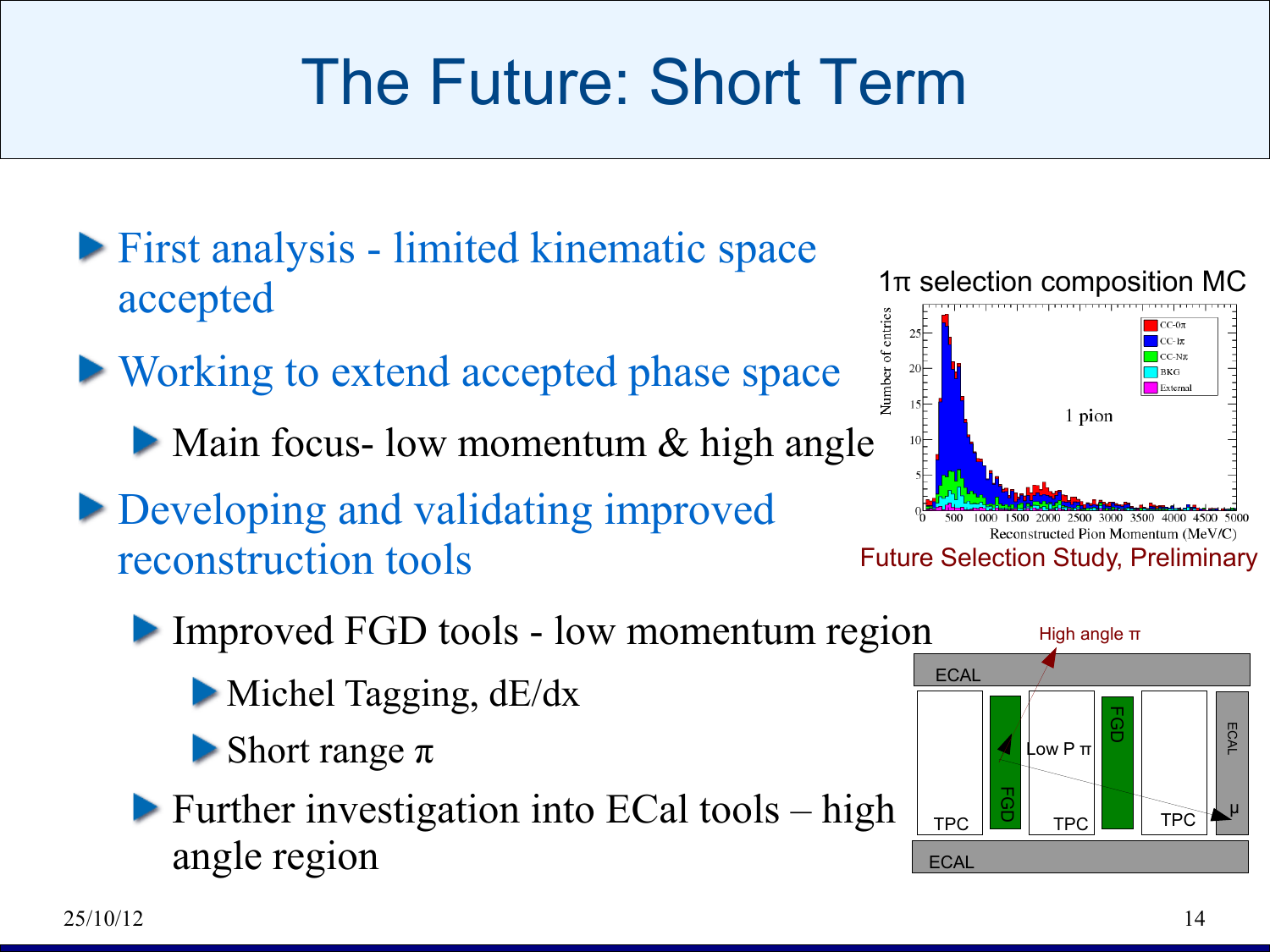# Conclusions & Plans

Progress towards  $CC1\pi$  cross-section measurement at T2K

- $\blacktriangleright$  Complement to MiniBooNE data at ~1GeV
- Measure exclusive final states
- **First analysis near completion** 
	- **First results coming soon**
- Extract cross-section on carbon
	- **Confront models with data**
	- Compare to predictions
- **Cross-section on oxygen (water target)** 
	- In development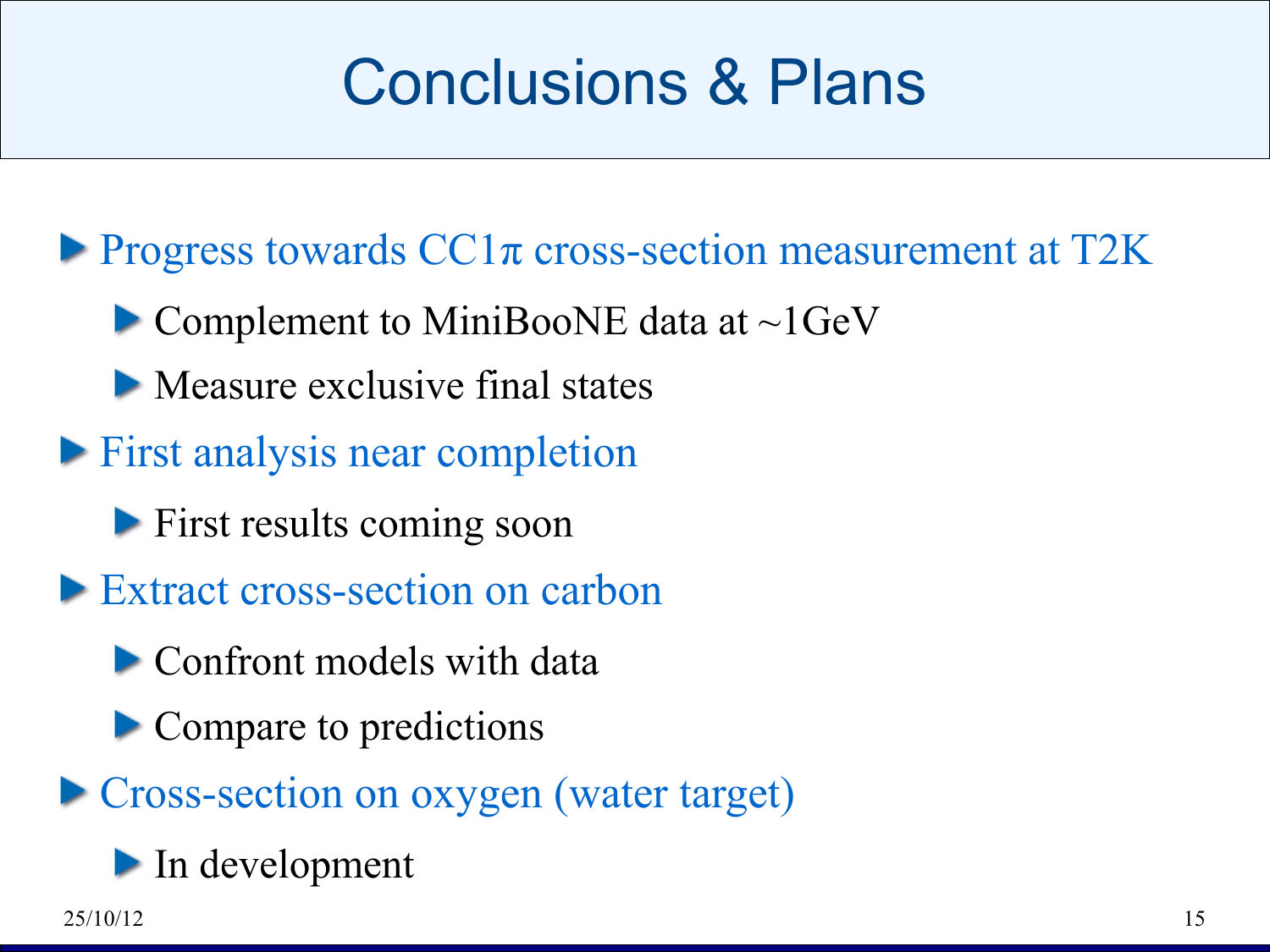### **Backup**

mmurdoch@hep.ph.liv.ac.uk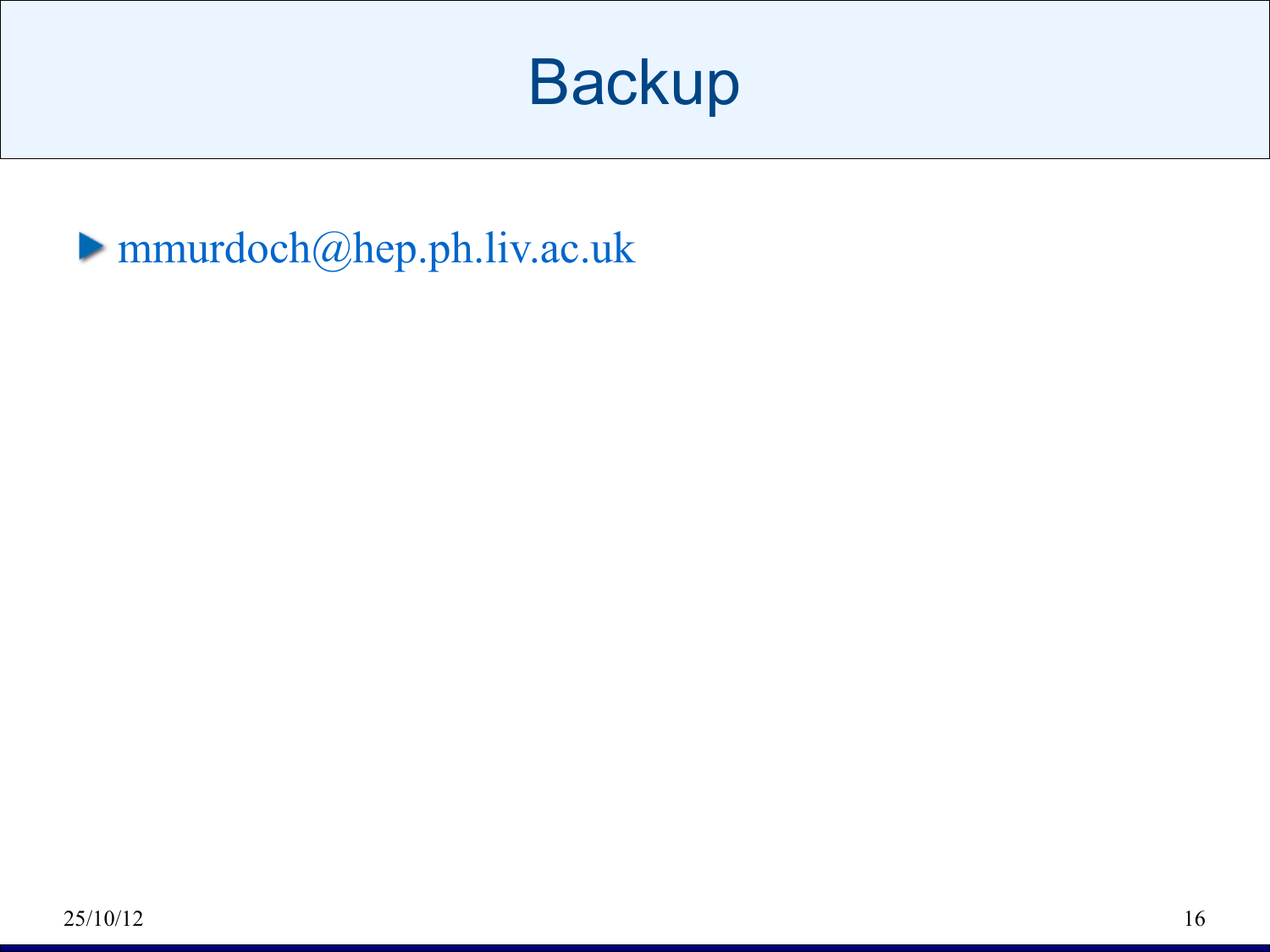# NEUT Nuclear Cascade Model

#### Propagate  $\pi$  classically through nucleus in steps

- **Probabilities for each interaction are calculated at each step**
- Interaction type at step calculated using random number
- Nuclear density taken as Woods-Saxon potential

#### • Cascade ends when pion exits nucleus

- Taken to be 2.5 nuclear radii  $(N_R)$
- Step size used =  $N_R/100$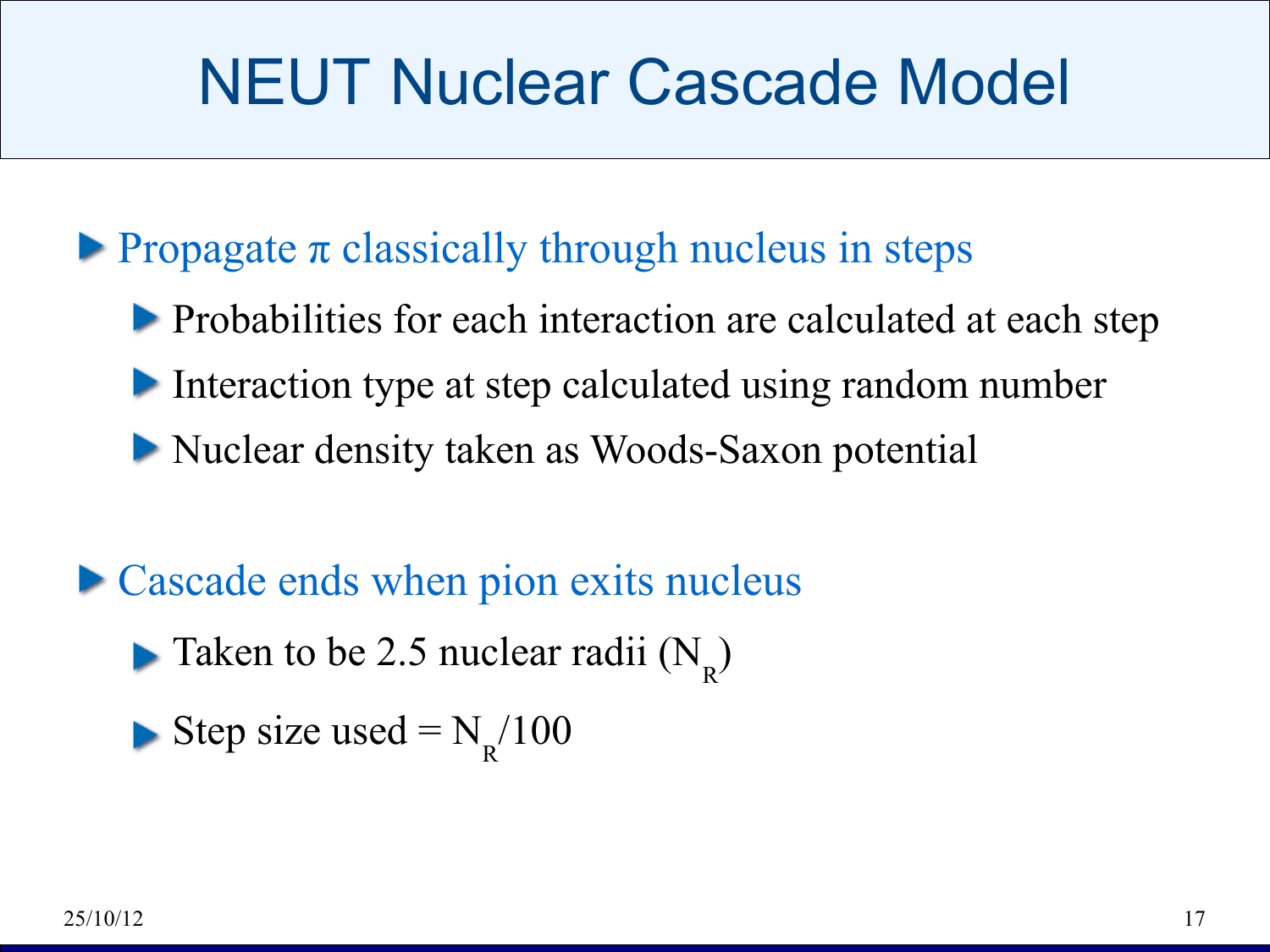#### FSI Cross Sections

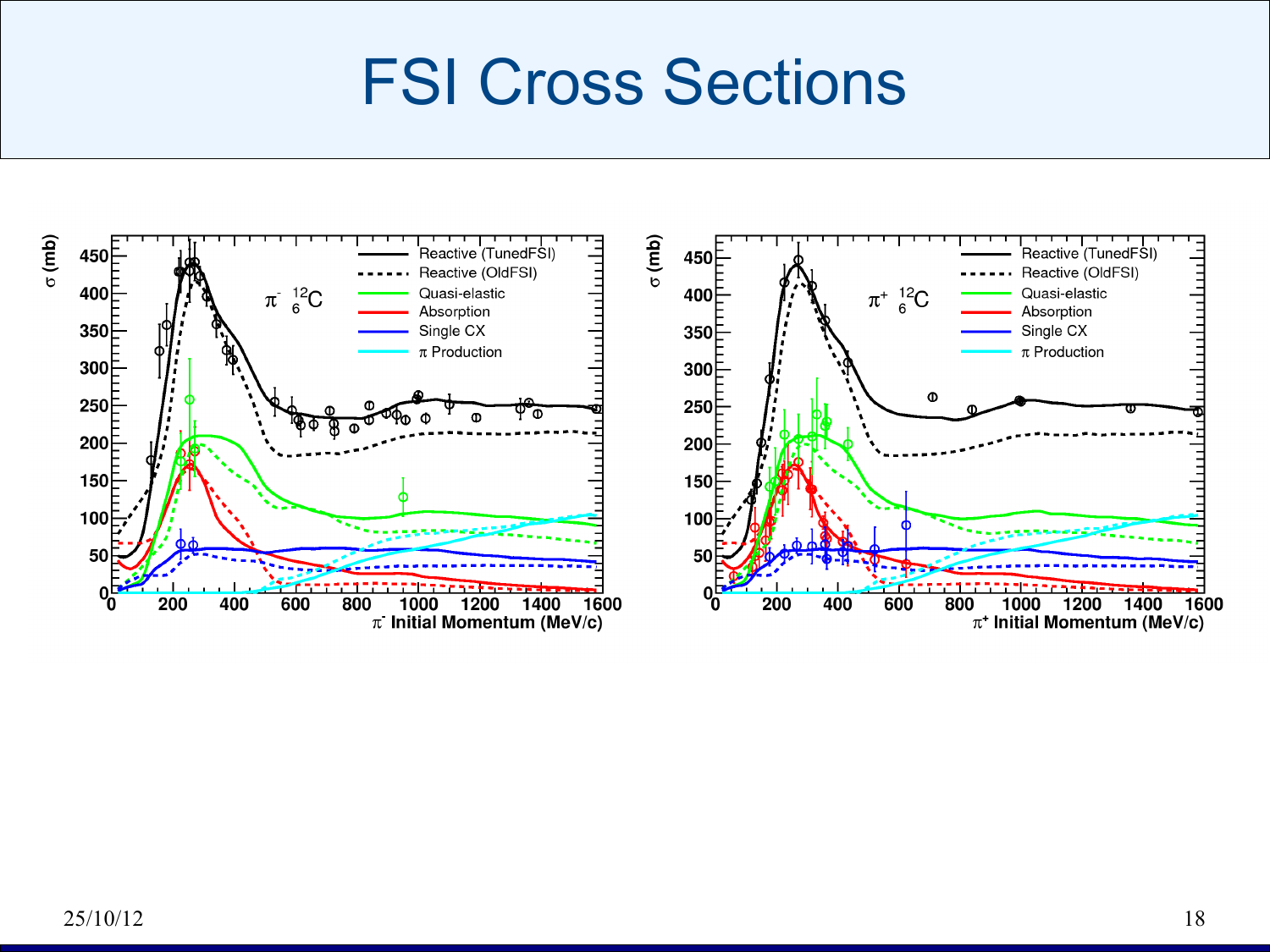# Comparison of Fluxes

Beam Monte Carlo Predicted  $v_\mu$  Fluxes



MiniBooNE flux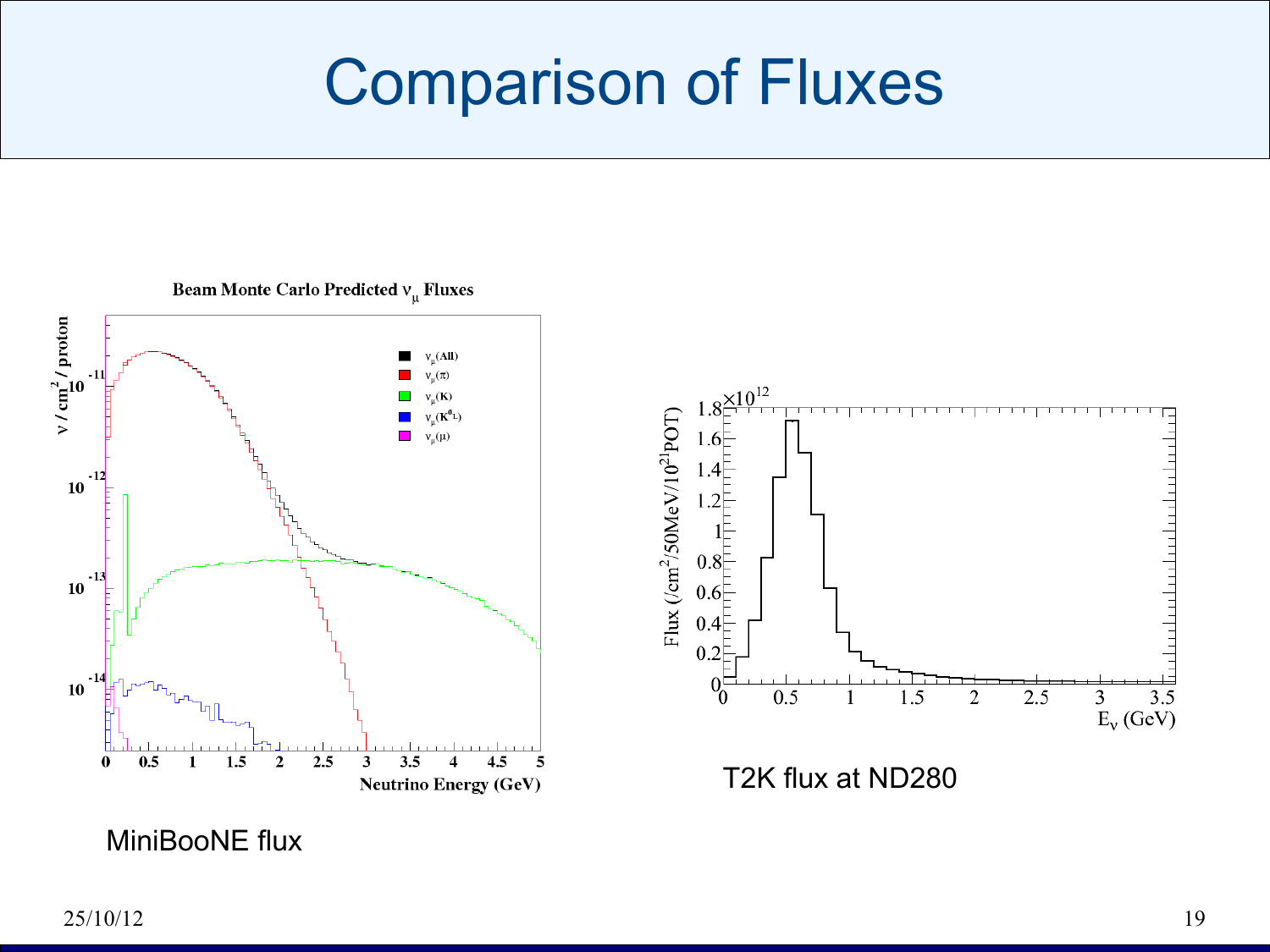#### Comparison to MiniBooNE



Pion Kinetic Energy (MeV)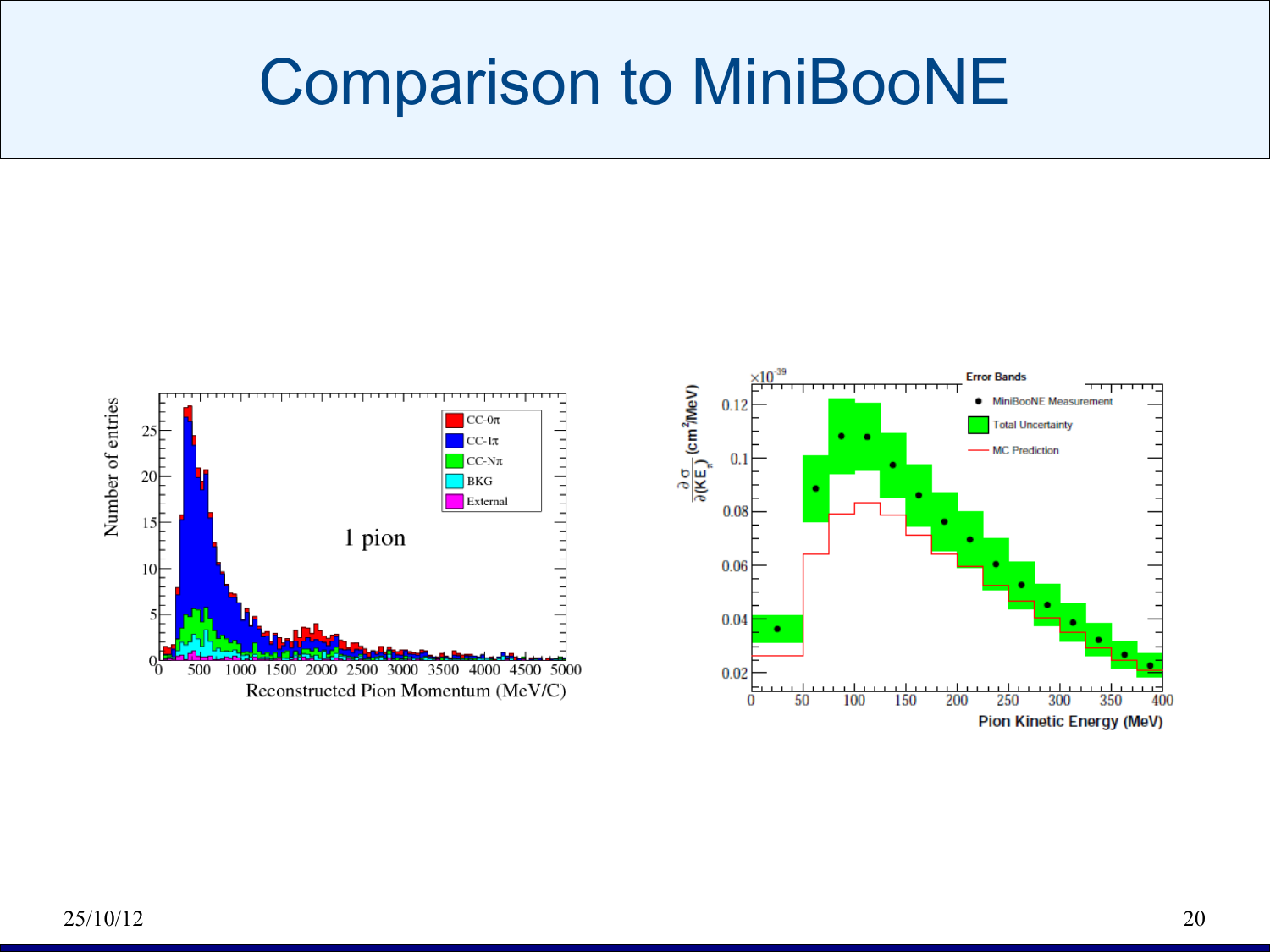## Michel Electron Signature